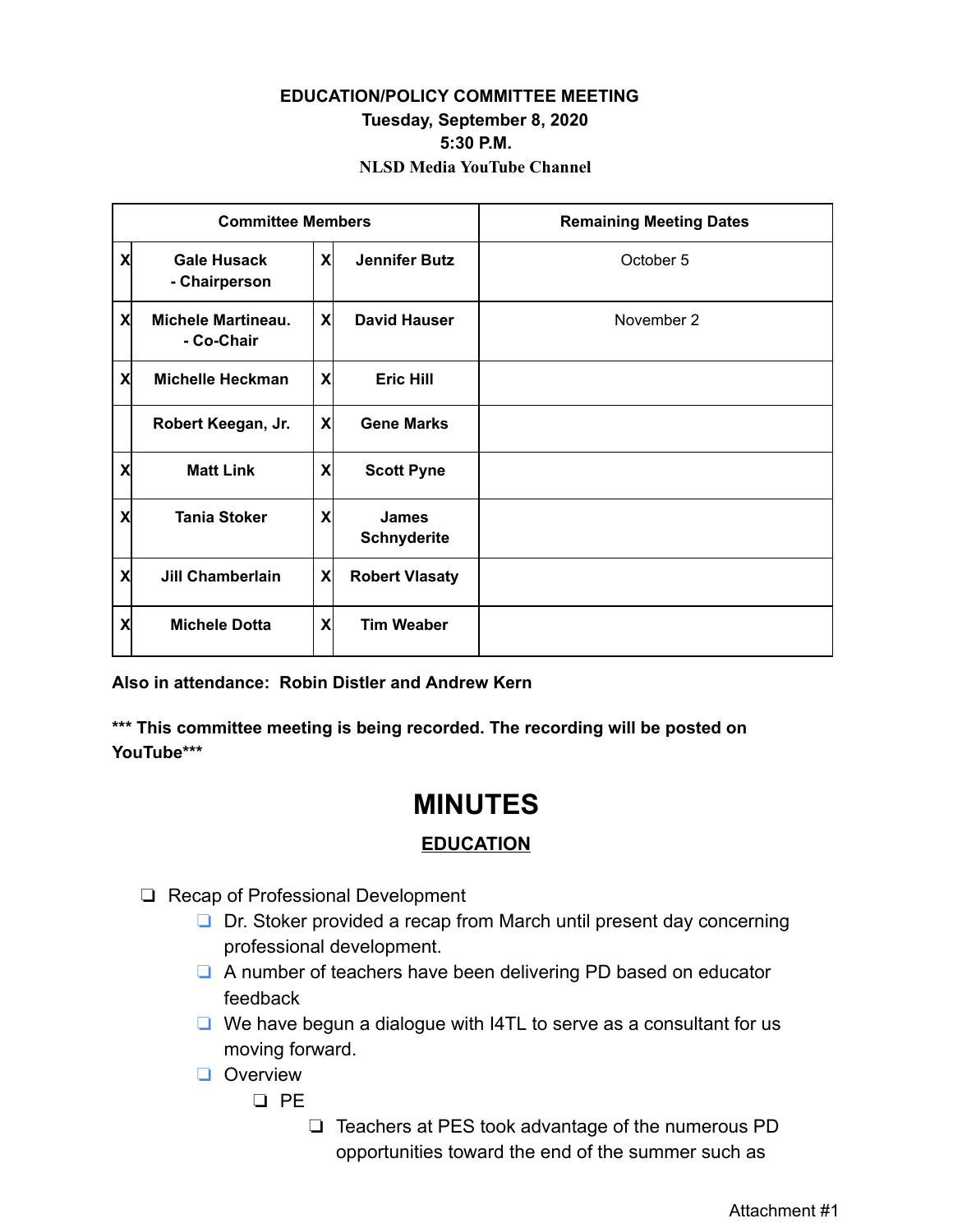NearPod, EdPuzzle, Google Classroom, Screencasting, LightSpeed, etc.

- ❏ Teachers at PES noted that they need to focus on the basics of Google Classroom and Screencasting, which they have realized are the two most important areas for success this year.
- ❏ Teachers noted that the use of Google Classroom was a SUCCESS at the beginning of the year and would like to continue training throughout the year to build on the early success.
- ❏ SE
	- ❏ At Slatington Elementary School I4TL identified key takeaways from the data provided through our survey and meeting notes. The began by emphasizing areas of success to be leveraged with increased professional development, such as Google applications, the application Pear Deck, and increased need to develop fluency in meeting functions and screencasting. Areas of greatest challenge centered around the use of Webcams and other tools and hardware as well as the applications Clever and Lightspeed. Various content areas had specific concerns, such as the ability to asses student work in math, copyright and digital rights issues in ELA and the ability to create editable PDFs generally.
	- ❏ Ultimately, the plan they have developed prioritizes the optimization of the existing tools in which teachers have functional levels of skill, managing technology and engaging students in the hybrid classroom. Subsequently, they elevated two key components of teaching and learning to address, effective assessment and instruction. In addition, they include ample support for collaboration and sharing paired with the directed development.
- ❏ MS
	- ❏ Staff completed a variety of trainings (PD) in Google Classroom, Nearpod, Screencasting, Flip Grid, IXL, Freckle, Pear deck
	- ❏ Blasia Dunham is an incredible resource for our staff, an incredible teacher leader.
	- ❏ Continuing PD:
	- ❏ Staff looking for time and guidance with the best uses of all of the various systems they have learned to better implement them in their classrooms Continued support in small group sections
- ❏ HS
	- ❏ Opening School!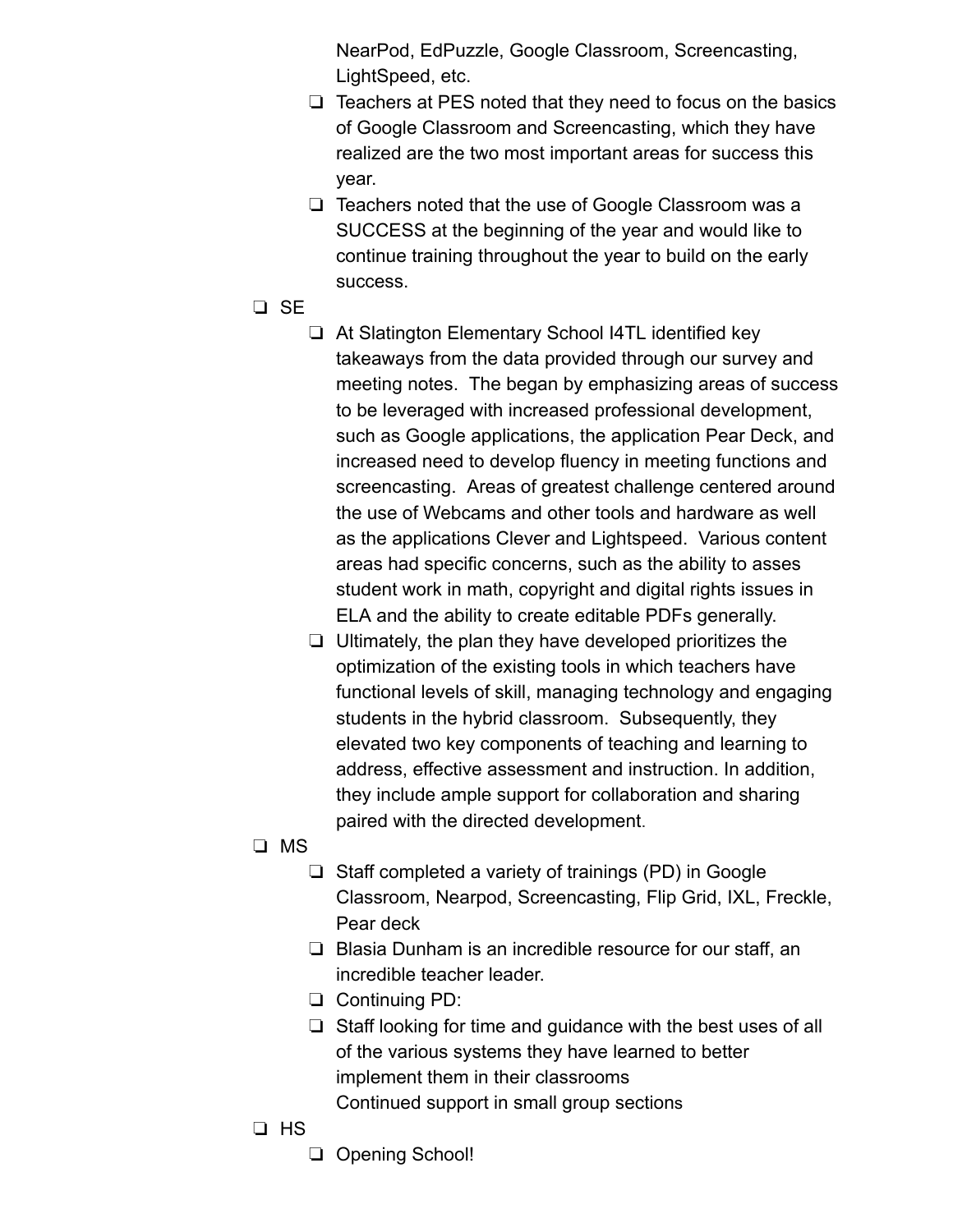- ❏ Seeing our students!
- ❏ Minimal Chaos!
- ❏ We have had zero discipline referrals for failure to abide by COVID protocols. A few quick reminders here and there, but the kids have been very good about following our safety procedures.
- ❏ Veteran Teachers assisting in the preparation for some of the virtual classes and working with our new staff members!
- ❏ Derek Long for working with IT to work through our CANVAS log in challenges!
- ❏ The IT department in distributing and troubleshooting laptops!
- ❏ Temp checks at the doors went smoothly and were time efficient. There seems to be only minimal loss of homeroom time.
- ❏ Tech Ed with their assistance in delivering the announcements.
- ❏ Julie and Krystle for the Lunch Count Form!
- ❏ Administrative Assistants for their superb juggling skills!
- ❏ It is a little bit challenging to keep track of the changes of who is virtual and who is coming on days other than their name dictates but that will settle down this week I believe.
- ❏ Virtual students who have been assigned textbooks and other class materials not picking them up as the second week of school starts and a handful of laptops that have not been picked up.



- Attendance reporting is set up for both in-person and virtual learning days.
- PBIS/Attendance Tier 2-3 Team met today to discuss students showing some warning signs of struggling to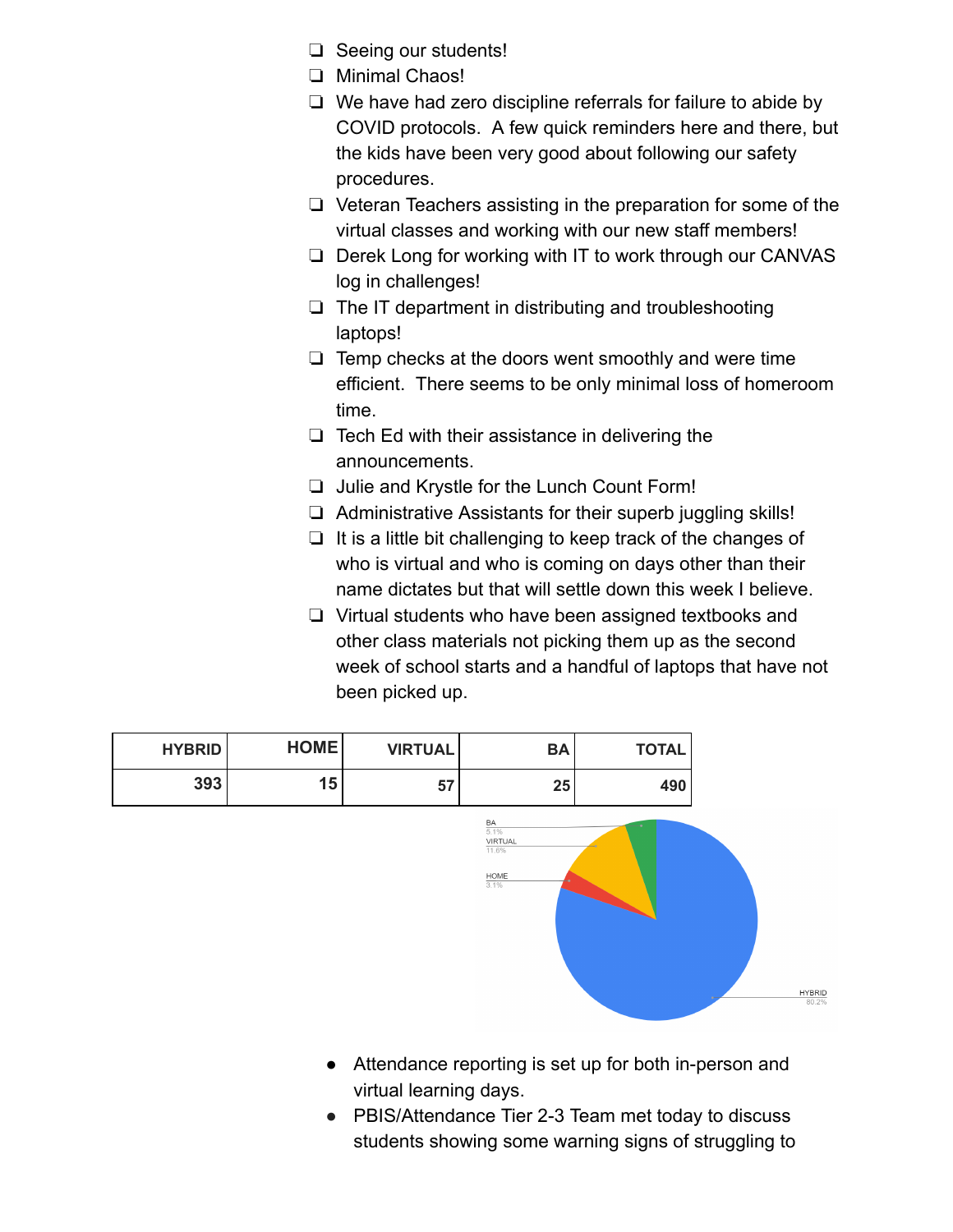transition back to school. Generated plans for increased communication and student supports.

- Despite difficult circumstances the staff at the high school pulled together and made things work very well.
- ❏ Special Education
	- ❏ Staff have had difficulty logging onto Aimsweb. This is due to the need to change all passwords and usernames to comply with the Clever program that allows for a single sign on. Mr. Marks has been working hard to make the changes so that teachers can start the benchmarking and progress monitoring. The department will focus on any individual training sessions needed.
- ❏ 20-21 Educational Modes in Buildings Successes and challenges in each building
	- ❏ PE
		- ❏ The hybrid model has really helped create a SAFE environment at PES.
		- ❏ Students in the hybrid model utilize Google Classroom on their remote learning days to receive instruction.
		- ❏ I call the hybrid model the "2 Steps Forward, 1 Step Back" Model. Throughout the typical 5-day week, we will continue instruction with the knowledge that there will be the need to continually assess and address issues when students are in the live classroom.
		- ❏ At PES, the students who choose the 5-Day Virtual model have a teacher who is assigned to teach only those students (Grade 2- Mrs. Hairston, Grade 1-Mrs. McWilliams, and Kindergarten-Mrs. McShane). These teachers provide direct instruction three times per day on Monday, Tuesday, Thursday, and Friday and maintain a Google Classroom to provide instruction for students who are not able to log in for direct instruction.
		- ❏ We are planning at each grade level to provide the same instruction in both the hybrid model and the 5-day virtual model. Teachers are creating content that will be used throughout the grade level to ensure that happens.
	- ❏ SE
		- ❏ Hybrid Instruction Teachers are developing continuous instruction over four days Monday-Tuesday and Wednesday-Thursday with students both in school and at home receiving the same instructional design as presented through the Google Classroom. Within all instruction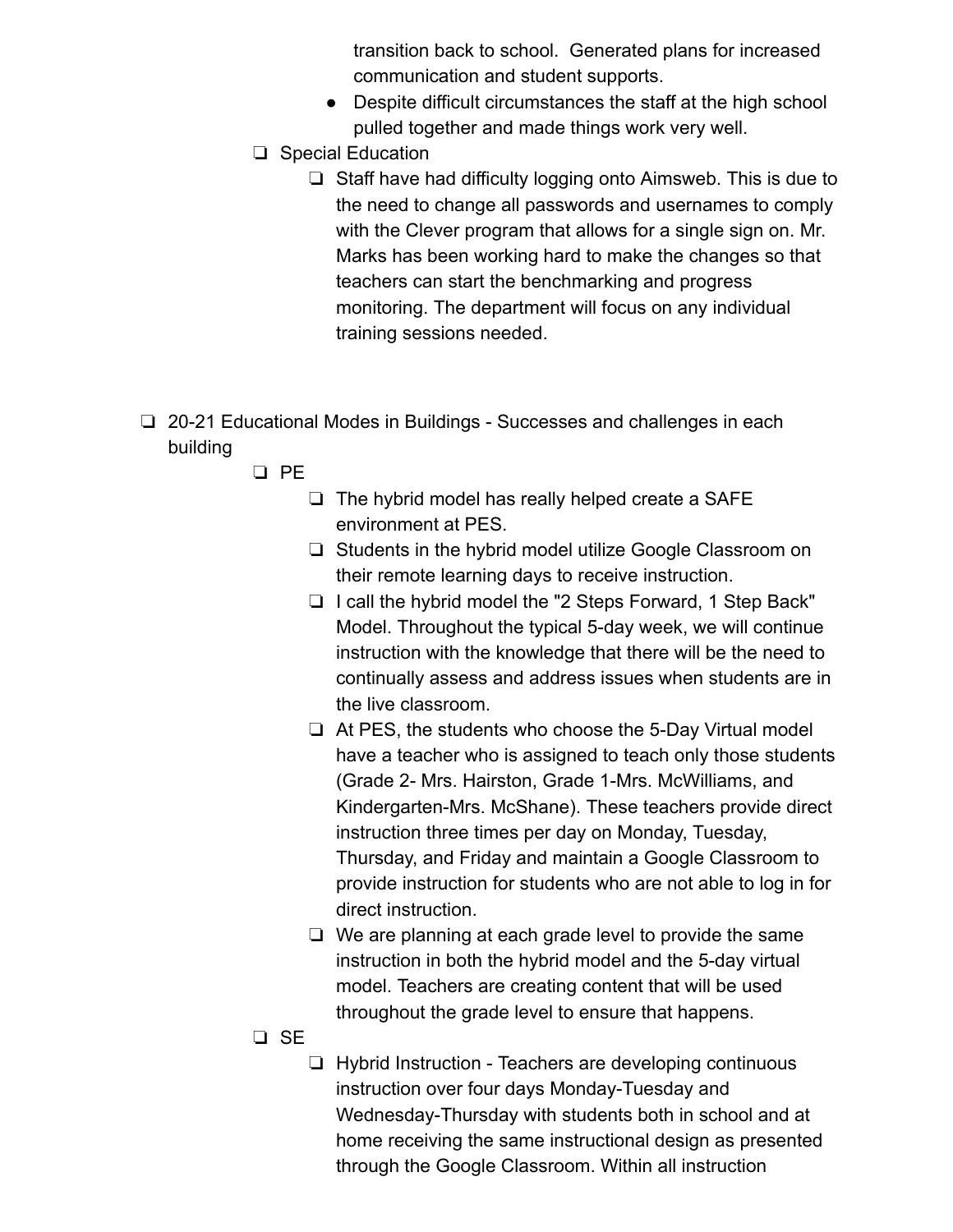teachers will be using ongoing formative assessments to evaluate student learning. With this, we are using time on Wednesday to design strategic review and reteaching activities and class meetings. The goal is to continue to teach the existing curriculum while responding throughout the week to the challenges in learning in this environment.

- ❏ Virtual Learning Students in the five-day virtual model in Grade 3 have a designated teacher that meets with them in live sessions throughout the day. For Grades 4-6, the students will have a virtual homebase and have a teacher from each content area that will provide virtual sessions scheduled throughout the day.
- ❏ This is paired with asynchronous instruction provided through the Google classroom as it is in hybrid model. Teachers strategically determine meet times and activities around those for which direct teacher interaction and feedback is more effective.
- ❏ MS
	- ❏ 36 Full virtual, 8 Bulldog Academy, 212 Hybrid (this includes MDS class)
	- ❏ During the first week, we had some students switch modes.
	- ❏ Attendance is set up for both in-person and virtual learning days. (Rates are looking very good for both modes.)
	- ❏ Students are compliant with safety protocols masks, walking on the right, distancing and taking temps.
	- ❏ Entrance into the building even while taking temps is going smoothly. Students are compliant and understanding. Taking under 10 mins.
	- ❏ Lunches are operating safely and smoothly with the new layout.
- ❏ HS
	- ❏ Successes
		- ❏ getting the year started successfully and engaging with students
		- ❏ students completing their work
		- ❏ successfully using Google Classroom and other apps
	- ❏ Challenges
		- ❏ finding and managing the time needed to plan for both virtual and face-to-face learners
		- ❏ keeping students engaged
		- ❏ managing all of the technology tools and resources for both virtual and face-to-face learners
		- ❏ managing technical issues (student and teacher).
- ❏ Special Education